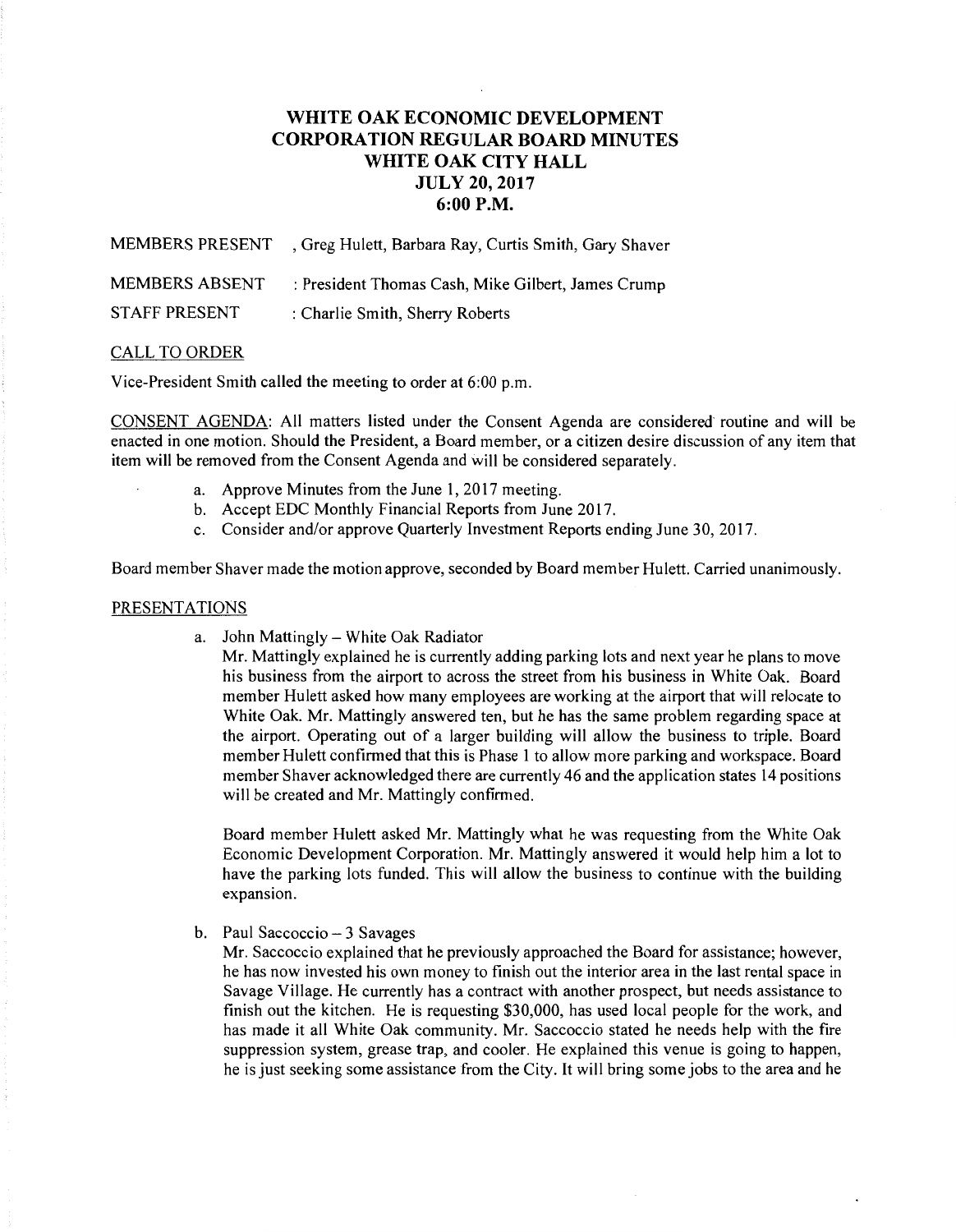believes this will be a neat venue with live outdoor entertainment and he is seeking a private club license from the Texas Alcohol & Beverage Commission.

EXECUTIVE SESSION - The White Oak Economic Development Corporation Board will meet in Executive Session as authorized by Title 5, Chapter 551, Texas Government Code, The Texas Open Meetings Act, for the following purpose:

Section 551.087 - Deliberation regarding Economic Development Negotiations: Discussion regarding negotiations with the following:

- a. John Mattingly- White Oak Radiator
- b. Paul Saccoccio- 3 Savages

The Board exited to executive session at 6:16 p.m.

The Board reconvened into open session at 6:28 p.m.

RECONVENE TO OPEN SESSION - Consideration, discussion, and possible action on:

Section 551.087 - Deliberation regarding Economic Development Negotiations: Discussion regarding negotiations with the following:

a. John Mattingly- White Oak Radiator

Board member Shaver made a motion to offer a \$65,000 grant to aid in the construction of the parking lots backed by receipts with the provision that if Mr. Mattingly returns with the expansion plans, additional grant funds will be considered, Secretary Ray. Carried unanimously

b. Paul Saccoccio - 3 Savages

Board member Hulett made a motion to offer a \$20,000 grant and \$20,000 36-month no interest loan with the creation of five jobs within 24 months, seconded by Board member Shaver. Carried unanimously

## DISCUSSION regarding new city welcome sign funding.

City Coordinator Smith informed the Board that a driver ran into our entrance sign coming in from the west and he did not have insurance. He asked the Board if anyone had any opinions for the look of a new sign. He stated that he and staff have looked at something that includes a water feature. Board member Hulett suggested to do a monument sign with rock and concrete, not something that requires a lot of maintenance

## STAFF REPORTS & UPDATES

a. European Investment Council tour reception, Sunday, July 23, 2017.

Assistant City Manager Sherry Roberts informed the Board about the reception at the Hilton Garden Inn & Convention Center for members of this German Investment Council that is touring several cities in Texas with the assistance from Team Texas. On Monday, July 24, City Coordinator Smith will give a presentation to the Investment Council about White Oak and current available properties.

## ADJOURNMENT

Motion to adjourn at 6:47 p.m. made by Board member Shaver, seconded by Board member Hulett. Carried unanimously.